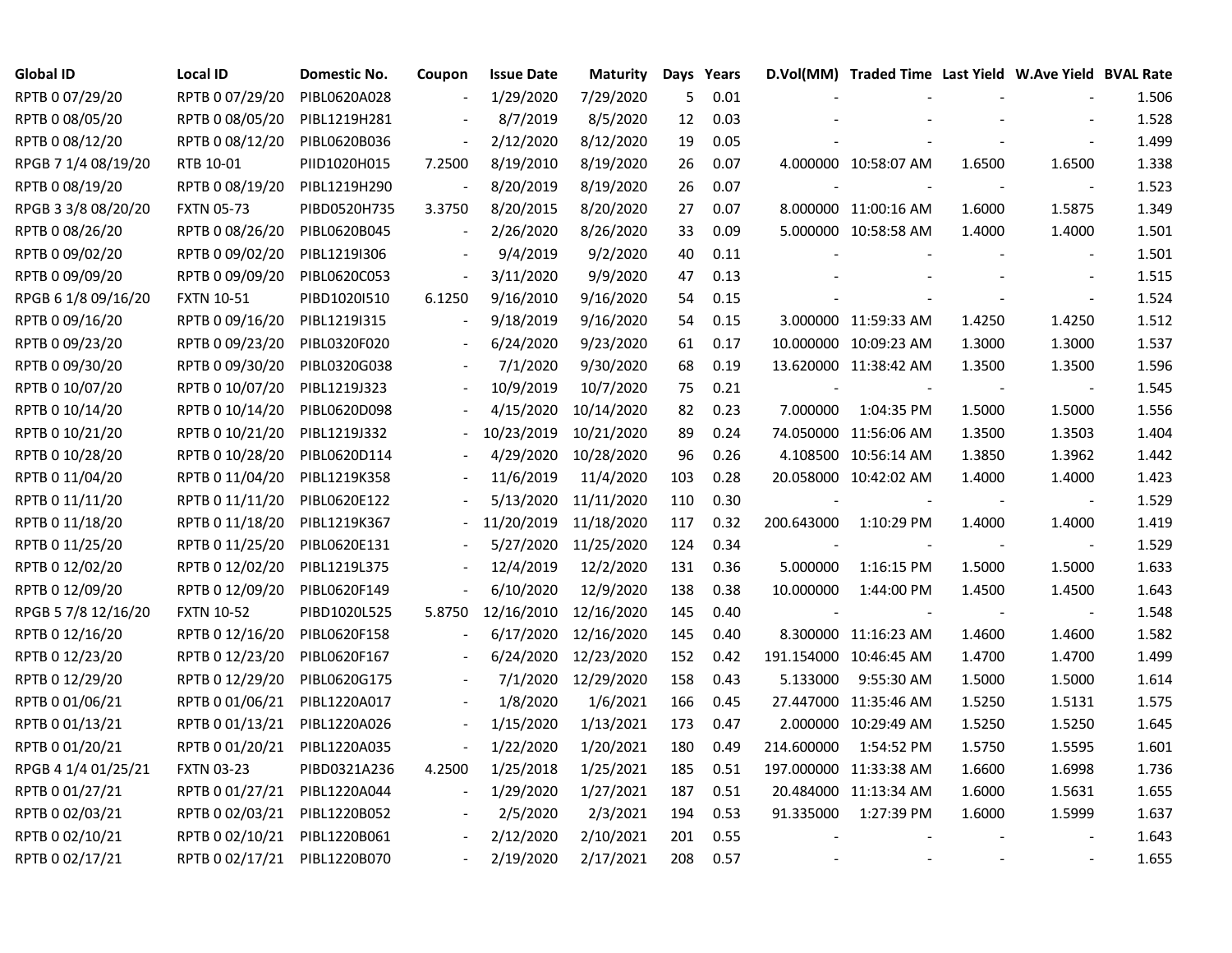| <b>Global ID</b>     | <b>Local ID</b>   | Domestic No. | Coupon                   | <b>Issue Date</b>     | Maturity   |     | Days Years |             | D.Vol(MM) Traded Time Last Yield W.Ave Yield BVAL Rate |        |                          |       |
|----------------------|-------------------|--------------|--------------------------|-----------------------|------------|-----|------------|-------------|--------------------------------------------------------|--------|--------------------------|-------|
| RPTB 0 02/24/21      | RPTB 0 02/24/21   | PIBL1220B089 |                          | 2/26/2020             | 2/24/2021  | 215 | 0.59       |             |                                                        |        |                          | 1.703 |
| RPGB 7 3/8 03/03/21  | RTB 10-02         | PIID1021C027 | 7.3750                   | 3/3/2011              | 3/3/2021   | 222 | 0.61       |             |                                                        |        |                          | 1.557 |
| RPTB 0 03/03/21      | RPTB 0 03/03/21   | PIBL1220C097 |                          | 3/4/2020              | 3/3/2021   | 222 | 0.61       |             |                                                        |        |                          | 1.704 |
| RPTB 0 03/10/21      | RPTB 0 03/10/21   | PIBL1220C104 |                          | 3/11/2020             | 3/10/2021  | 229 | 0.63       | 0.860000    | 9:52:05 AM                                             | 1.6000 | 1.6000                   | 1.689 |
| RPTB 0 03/17/21      | RPTB 0 03/17/21   | PIBL1220C113 | $\overline{\phantom{a}}$ | 3/18/2020             | 3/17/2021  | 236 | 0.65       |             | 3.800000 11:53:54 AM                                   | 1.6000 | 1.6000                   | 1.715 |
| RPGB 3 1/2 03/20/21  | <b>FXTN 07-57</b> | PIBD0721C574 | 3.5000                   | 3/20/2014             | 3/20/2021  | 239 | 0.65       | 1421.000000 | 1:52:14 PM                                             | 1.7500 | 1.7513                   | 1.758 |
| RPTB 0 04/07/21      | RPTB 0 04/07/21   | PIBL1220D149 | $\blacksquare$           | 4/8/2020              | 4/7/2021   | 257 | 0.70       |             |                                                        |        | $\blacksquare$           | 1.749 |
| RPTB 0 04/14/21      | RPTB 0 04/14/21   | PIBL1220D158 |                          | 4/15/2020             | 4/14/2021  | 264 | 0.72       | 88.130000   | 1:28:22 PM                                             | 1.6750 | 1.6750                   | 1.685 |
| RPTB 0 04/21/21      | RPTB 0 04/21/21   | PIBL1220D167 | $\blacksquare$           | 4/22/2020             | 4/21/2021  | 271 | 0.74       |             |                                                        |        |                          | 1.784 |
| RPGB 6 1/2 04/28/21  | <b>FXTN 10-53</b> | PIBD1021D531 | 6.5000                   | 4/28/2011             | 4/28/2021  | 278 | 0.76       | 2.000000    | 1:07:56 PM                                             | 1.8500 | 1.8500                   | 1.652 |
| RPTB 0 04/28/21      | RPTB 0 04/28/21   | PIBL1220D176 | $\blacksquare$           | 4/29/2020             | 4/28/2021  | 278 | 0.76       |             |                                                        |        | $\blacksquare$           | 1.855 |
| RPTB 0 05/05/21      | RPTB 0 05/05/21   | PIBL1220E184 |                          | 5/6/2020              | 5/5/2021   | 285 | 0.78       | 801.595200  | 1:33:54 PM                                             | 1.7250 | 1.7573                   | 1.766 |
| RPTB 0 05/12/21      | RPTB 0 05/12/21   | PIBL1220E193 | $\blacksquare$           | 5/13/2020             | 5/12/2021  | 292 | 0.80       |             |                                                        |        |                          | 1.784 |
| RPTB 0 05/19/21      | RPTB 0 05/19/21   | PIBL1220E200 |                          | 5/20/2020             | 5/19/2021  | 299 | 0.82       |             |                                                        |        |                          | 1.770 |
| RPTB 0 05/26/21      | RPTB 0 05/26/21   | PIBL1220E219 |                          | 5/27/2020             | 5/26/2021  | 306 | 0.84       |             |                                                        |        |                          | 1.829 |
| RPTB 0 06/02/21      | RPTB 0 06/02/21   | PIBL1220F227 |                          | 6/3/2020              | 6/2/2021   | 313 | 0.86       | 1.000000    | 1:08:54 PM                                             | 1.7000 | 1.7000                   | 1.785 |
| RPTB 0 06/09/21      | RPTB 0 06/09/21   | PIBL1220F236 | $\blacksquare$           | 6/10/2020             | 6/9/2021   | 320 | 0.88       | 150.000000  | 1:59:13 PM                                             | 1.7750 | 1.7683                   | 1.781 |
| RPGB 4 7/8 06/13/21  | RTB 03-09         | PIID0321F092 | 4.8750                   | 6/13/2018             | 6/13/2021  | 324 | 0.89       | 74.105000   | 1:37:48 PM                                             | 2.0500 | 1.8221                   | 1.896 |
| RPTB 0 06/16/21      | RPTB 0 06/16/21   | PIBL1220F245 | $\frac{1}{2}$            | 6/17/2020             | 6/16/2021  | 327 | 0.90       |             | 800.000000 11:47:43 AM                                 | 1.7700 | 1.7659                   | 1.779 |
| RPTB 0 06/23/21      | RPTB 0 06/23/21   | PIBL1220F254 | $\blacksquare$           | 6/24/2020             | 6/23/2021  | 334 | 0.91       |             |                                                        |        | $\blacksquare$           | 1.802 |
| RPTB 0 06/30/21      | RPTB 0 06/30/21   | PIBL1220G262 |                          | 7/1/2020              | 6/30/2021  | 341 | 0.93       |             |                                                        |        |                          | 1.834 |
| RPTB 0 07/07/21      | RPTB 0 07/07/21   | PIBL1220G271 |                          | 7/8/2020              | 7/7/2021   | 348 | 0.95       |             |                                                        |        | $\blacksquare$           | 1.817 |
| RPTB 0 07/14/21      | RPTB 0 07/14/21   | PIBL1220G280 | $\overline{\phantom{a}}$ | 7/15/2020             | 7/14/2021  | 355 | 0.97       |             | 2.100000 10:23:46 AM                                   | 1.7500 | 1.7500                   | 1.798 |
| RPTB 0 07/21/21      | RPTB 0 07/21/21   | PIBL1220G299 | $\overline{\phantom{a}}$ | 7/22/2020             | 7/21/2021  | 362 | 0.99       | 374.884000  | 1:48:28 PM                                             | 1.7550 | 1.7480                   | 1.765 |
| RPGB 5 3/4 10/20/21  | RTB 10-03         | PIID1021J039 | 5.7500                   | 10/20/2011            | 10/20/2021 | 453 | 1.24       |             |                                                        |        | $\blacksquare$           | 1.897 |
| RPGB 5 3/4 11/24/21  | <b>FXTN 10-55</b> | PIBD1021K551 | 5.7500                   | 11/24/2011 11/24/2021 |            | 488 | 1.34       |             | 2.100000 11:22:42 AM                                   | 2.0000 | 2.0000                   | 1.903 |
| RPGB 63/8 01/19/22   | <b>FXTN 10-54</b> | PIBD1022G545 | 6.3750                   | 7/19/2011             | 1/19/2022  | 544 | 1.49       |             | 4.300000 11:21:02 AM                                   | 2.0000 | 2.0000                   | 1.944 |
| RPGB 4 01/26/22      | <b>FXTN 05-74</b> | PIBD0522A747 | 4.0000                   | 1/26/2017             | 1/26/2022  | 551 | 1.51       | 179.736000  | 1:53:27 PM                                             | 1.9650 | 1.9982                   | 2.077 |
| RPGB 15 03/14/22     | <b>FXTN 20-02</b> | PIBD2022C021 | 15.0000                  | 3/14/2002             | 3/14/2022  | 598 | 1.64       |             |                                                        |        |                          | 1.962 |
| RPGB 4 3/4 07/04/22  | <b>FXTN 03-24</b> | PIBD0322G247 | 4.7500                   | 7/4/2019              | 7/4/2022   | 710 | 1.94       | 2.000000    | 1:34:55 PM                                             | 2.0150 | 2.0175                   | 1.983 |
| RPGB 4 7/8 08/02/22  | <b>FXTN 10-56</b> | PIBD1022H562 | 4.8750                   | 8/2/2012              | 8/2/2022   | 739 | 2.02       |             |                                                        |        |                          | 2.143 |
| RPGB 4 3/4 09/13/22  | <b>FXTN 10-57</b> | PIBD1022I570 | 4.7500                   | 9/13/2012             | 9/13/2022  | 781 | 2.14       |             |                                                        |        |                          | 2.057 |
| RPGB 12 3/4 10/17/22 | <b>FXTN 20-03</b> | PIBD2022J033 | 12.7500                  | 10/17/2002            | 10/17/2022 | 815 | 2.23       |             |                                                        |        | $\overline{\phantom{a}}$ | 2.072 |
| RPGB 4 5/8 12/04/22  | RTB 05-11         | PIID0522L114 | 4.6250                   | 12/4/2017             | 12/4/2022  | 863 | 2.36       | 4.475000    | 1:43:58 PM                                             | 2.0400 | 2.0374                   | 2.067 |
| RPGB 4 12/06/22      | <b>FXTN 10-58</b> | PIBD1022L585 | 4.0000                   | 12/6/2012             | 12/6/2022  | 865 | 2.37       |             |                                                        |        |                          | 2.155 |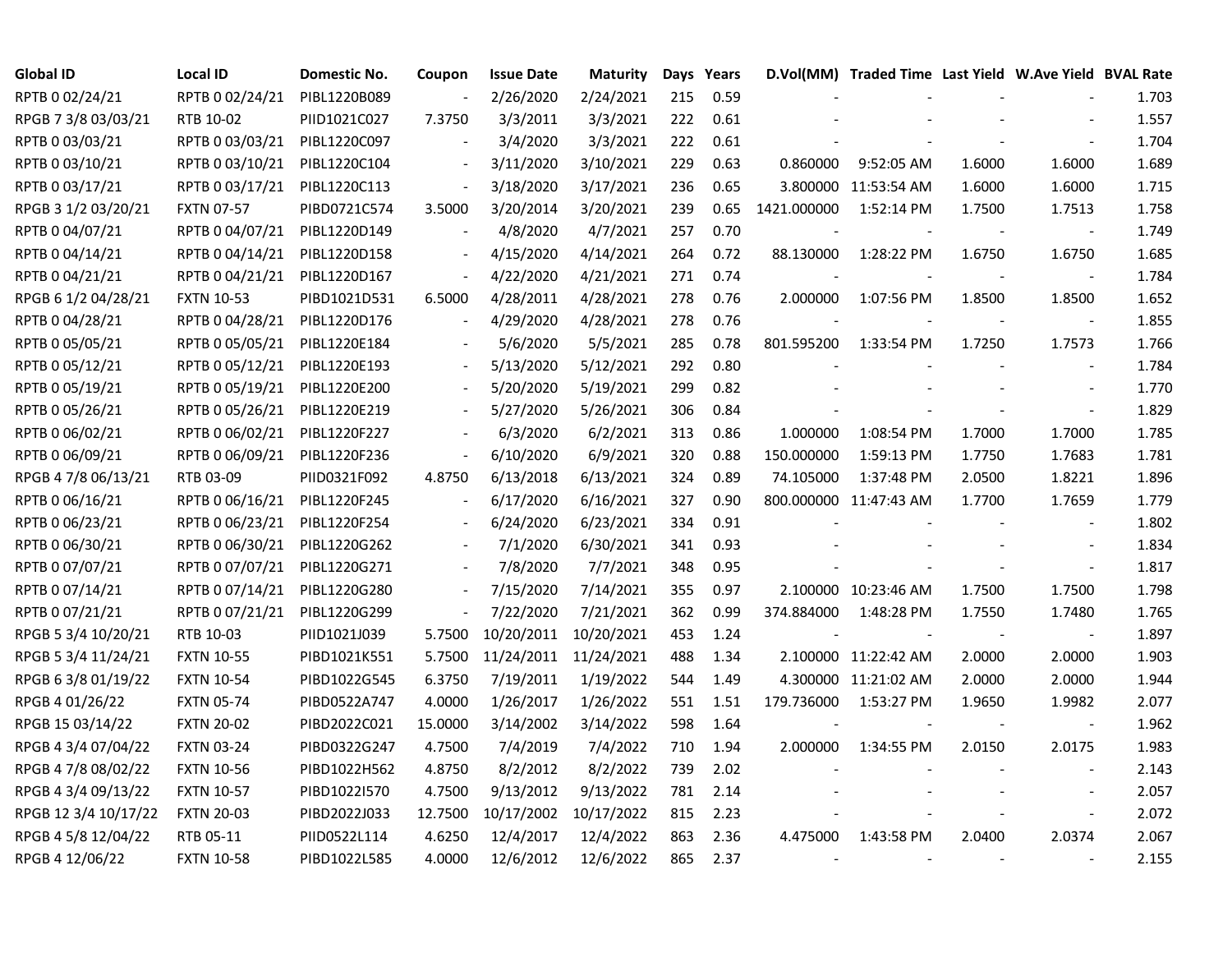| <b>Global ID</b>     | <b>Local ID</b>   | Domestic No. | Coupon  | <b>Issue Date</b> | <b>Maturity</b>       |     | Days Years |             | D.Vol(MM) Traded Time Last Yield W.Ave Yield BVAL Rate |        |                          |       |
|----------------------|-------------------|--------------|---------|-------------------|-----------------------|-----|------------|-------------|--------------------------------------------------------|--------|--------------------------|-------|
| RPGB 4 3/8 02/11/23  | RTB 03-10         | PIID0323B101 | 4.3750  | 2/11/2020         | 2/11/2023             | 932 | 2.55       | 4170.100000 | 1:58:30 PM                                             | 2.0325 | 2.0370                   | 2.079 |
| RPGB 13 02/20/23     | <b>FXTN 20-04</b> | PIBD2023B048 | 13.0000 | 2/20/2003         | 2/20/2023             | 941 | 2.58       |             |                                                        |        | $\sim$                   | 2.129 |
| RPGB 5 1/2 03/08/23  | <b>FXTN 05-75</b> | PIBD0523C752 | 5.5000  | 3/8/2018          | 3/8/2023              | 957 | 2.62       |             | 368.023000 11:13:12 AM                                 | 2.0000 | 2.0584                   | 2.102 |
| RPGB 3 1/2 04/21/23  | <b>FXTN 07-58</b> | PIBD0723D588 | 3.5000  | 4/21/2016         | 4/21/2023 1,001       |     | 2.74       |             | 40.000000 10:44:02 AM                                  | 2.0000 | 2.0310                   | 2.076 |
| RPGB 11 7/8 05/29/23 | <b>FXTN 20-05</b> | PIBD2023E054 | 11.8750 | 5/29/2003         | 5/29/2023 1,039       |     | 2.85       |             |                                                        |        | $\overline{\phantom{a}}$ | 2.174 |
| RPGB 3 1/4 08/15/23  | RTB 10-04         | PIID1023H046 | 3.2500  | 8/15/2013         | 8/15/2023 1,117       |     | 3.06       | 901.900000  | 1:31:21 PM                                             | 2.3900 | 2.3134                   | 2.362 |
| RPGB 11 3/8 10/23/23 | <b>FXTN 20-06</b> | PIBD2023J068 | 11.3750 | 10/23/2003        | 10/23/2023 1,186      |     | 3.25       |             |                                                        |        |                          | 2.234 |
| RPGB 6 1/4 03/12/24  | RTB 05-12         | PIID0524C129 | 6.2500  | 3/12/2019         | 3/12/2024 1,327       |     | 3.63       | 103.900000  | 1:13:04 PM                                             | 2.1250 | 2.1261                   | 2.161 |
| RPGB 4 1/2 04/20/24  | <b>FXTN 07-59</b> | PIBD0724D595 | 4.5000  | 4/20/2017         | 4/20/2024 1,366       |     | 3.74       | 45.000000   | 1:39:06 PM                                             | 2.3500 | 2.3500                   | 2.318 |
| RPGB 12 3/8 06/03/24 | <b>FXTN 20-07</b> | PIBD2024F075 | 12.3750 | 6/3/2004          | 6/3/2024 1,410        |     | 3.86       |             |                                                        |        | $\overline{a}$           | 2.318 |
| RPGB 12 7/8 08/05/24 | <b>FXTN 20-08</b> | PIBD2024H086 | 12.8750 | 8/5/2004          | 8/5/2024 1,473        |     | 4.03       |             |                                                        |        | $\overline{\phantom{a}}$ | 2.341 |
| RPGB 4 1/8 08/20/24  | <b>FXTN 10-59</b> | PIBD1024H595 | 4.1250  | 8/20/2014         | 8/20/2024 1,488       |     | 4.07       |             |                                                        |        | $\overline{\phantom{a}}$ | 2.467 |
| RPGB 4 1/4 10/17/24  | <b>FXTN 05-76</b> | PIBD0524J762 | 4.2500  | 10/17/2019        | 10/17/2024 1,546      |     | 4.23       |             |                                                        |        |                          | 2.230 |
| RPGB 13 3/4 11/11/24 | <b>FXTN 20-09</b> | PIBD2024K091 | 13.7500 | 11/11/2004        | 11/11/2024 1,571      |     | 4.30       |             |                                                        |        | $\sim$                   | 2.375 |
| RPGB 5 3/4 04/12/25  | <b>FXTN 07-61</b> | PIBD0725D618 | 5.7500  | 4/12/2018         | 4/12/2025 1,723       |     | 4.72       |             | 20.000000 10:44:07 AM                                  | 2.2000 | 2.2050                   | 2.374 |
| RPGB 12 1/8 04/14/25 | <b>FXTN 20-10</b> | PIBD2025D103 | 12.1250 | 4/14/2005         | 4/14/2025 1,725       |     | 4.72       |             |                                                        |        |                          | 2.429 |
| RPGB 3 5/8 09/09/25  | <b>FXTN 10-60</b> | PIBD1025I608 | 3.6250  | 9/9/2015          | 9/9/2025 1,873        |     | 5.13       | 19.400000   | 1:36:05 PM                                             | 2.3750 | 2.3726                   | 2.373 |
| RPGB 12 1/8 10/20/25 | <b>FXTN 20-11</b> | PIBD2025J116 | 12.1250 | 10/20/2005        | 10/20/2025 1,914      |     | 5.24       |             |                                                        |        | $\blacksquare$           | 2.492 |
| RPGB 18 1/4 11/29/25 | <b>FXTN 25-01</b> | PIBD2525K015 | 18.2500 | 11/29/2000        | 11/29/2025 1,954      |     | 5.35       |             |                                                        |        | $\sim$                   | 2.505 |
| RPGB 10 1/4 01/19/26 | <b>FXTN 20-12</b> | PIBD2026A122 | 10.2500 | 1/19/2006         | 1/19/2026 2,005       |     | 5.49       |             |                                                        |        | $\overline{\phantom{a}}$ | 2.521 |
| RPGB 6 1/4 02/14/26  | <b>FXTN 07-62</b> | PIBD0726B627 | 6.2500  | 2/14/2019         | 2/14/2026 2,031       |     | 5.56       |             |                                                        |        | $\overline{\phantom{a}}$ | 2.431 |
| RPGB 3 1/2 09/20/26  | RTB 10-05         | PIID1026I057 | 3.5000  | 9/20/2016         | 9/20/2026 2,249       |     | 6.16       |             | 149.600000 10:54:00 AM                                 | 2.7000 | 2.7722                   | 2.795 |
| RPGB 6 1/4 10/20/26  | RTB 15-01         | PIID1526J019 | 6.2500  | 10/20/2011        | 10/20/2026 2,279      |     | 6.24       | 12.000000   | 1:43:39 PM                                             | 2.8000 | 2.7542                   | 2.678 |
| RPGB 8 12/07/26      | <b>FXTN 20-13</b> | PIBD2026L139 | 8.0000  | 12/7/2006         | 12/7/2026 2,327       |     | 6.37       | 50.000000   | 1:08:06 PM                                             | 2.7500 | 2.7500                   | 2.768 |
| RPGB 5 3/8 03/01/27  | RTB 15-02         | PIID1527C023 | 5.3750  | 3/1/2012          | 3/1/2027 2,411        |     | 6.60       |             |                                                        |        | $\overline{\phantom{a}}$ | 2.649 |
| RPGB 4 3/4 05/04/27  | <b>FXTN 10-61</b> | PIBD1027E617 | 4.7500  | 5/4/2017          | 5/4/2027 2,475        |     | 6.78       | 82.300000   | 9:56:32 AM                                             | 2.8750 | 2.8750                   | 2.892 |
| RPGB 8 5/8 09/06/27  | <b>FXTN 20-14</b> | PIBD2027I140 | 8.6250  | 9/6/2007          | 9/6/2027 2,600        |     | 7.12       |             |                                                        |        |                          | 2.693 |
| RPGB 6 1/4 03/22/28  | <b>FXTN 10-63</b> | PIBD1028C635 | 6.2500  | 3/22/2018         | 3/22/2028 2,798       |     | 7.66       |             |                                                        |        |                          | 2.703 |
| RPGB 9 1/2 12/04/28  | <b>FXTN 20-15</b> | PIBD2028L151 | 9.5000  | 12/4/2008         | 12/4/2028 3,055       |     | 8.36       |             |                                                        |        | $\blacksquare$           | 2.871 |
| RPGB 6 7/8 01/10/29  | <b>FXTN 10-64</b> | PIBD1029A644 | 6.8750  | 1/10/2019         | 1/10/2029 3,092       |     | 8.47       |             | 371.800000 10:51:42 AM                                 | 2.7500 | 2.7005                   | 2.712 |
| RPGB 8 3/4 05/27/30  | <b>FXTN 20-16</b> | PIBD2030E166 | 8.7500  | 5/27/2010         | 5/27/2030 3,594       |     | 9.84       |             | 0.370000 10:36:41 AM                                   | 2.8500 | 2.8500                   | 2.913 |
| RPGB 2 7/8 07/09/30  | <b>FXTN 10-65</b> | PIBD1030G655 | 2.8750  | 7/9/2020          | 7/9/2030 3,637        |     | 9.96       |             |                                                        |        | $\blacksquare$           | 2.867 |
| RPGB 12 1/2 07/28/30 | <b>FXTN 25-02</b> | PIBD2530G029 | 12.5000 | 7/28/2005         | 7/28/2030 3,656 10.01 |     |            |             |                                                        |        |                          | 2.857 |
| RPGB 11 1/4 01/26/31 | <b>FXTN 25-03</b> | PIBD2531A032 | 11.2500 | 1/26/2006         | 1/26/2031 3,838 10.51 |     |            |             |                                                        |        | $\blacksquare$           | 2.874 |
| RPGB 8 07/19/31      | <b>FXTN 20-17</b> | PIBD2031G171 | 8.0000  | 7/19/2011         | 7/19/2031 4,012 10.98 |     |            | 400.000000  | 1:00:38 PM                                             | 2.8100 | 2.8100                   | 2.823 |